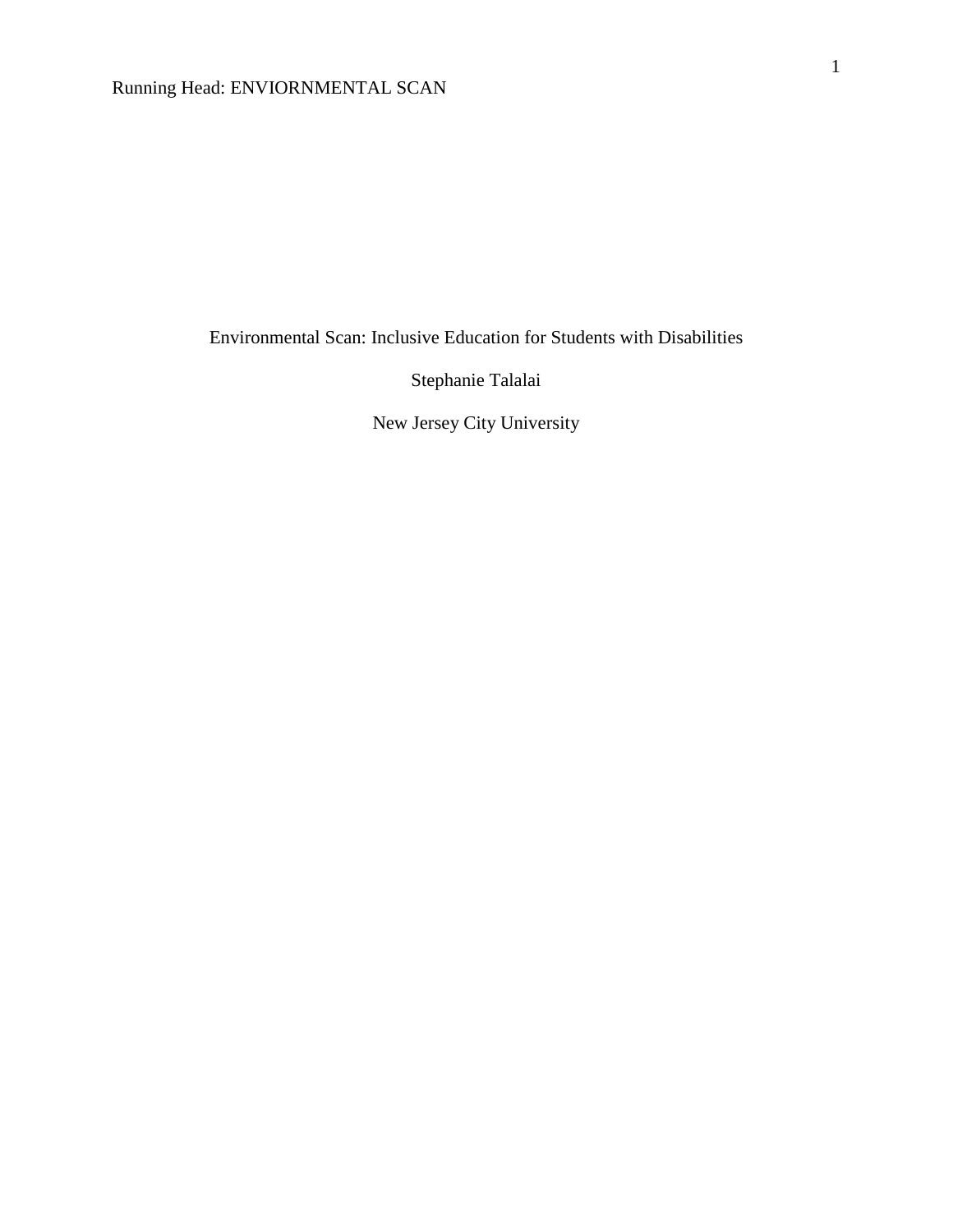In the United States, we are fortunate enough to have state and national laws that protect the lives and education of students with disabilities. With the passage of the Americans with Disabilities Act (ADA) in 1990, which prohibits the discrimination against individuals with disabilities in mainstream society and the Individuals with Disabilities Education Act (IDEA) in 2004, which ensures that children from birth to age 21 get a free appropriate public education in the least restrictive environment, the United States is in the forefront. According to statistics from UNICEF's State of the World's Children 2013: Children with Disabilities report, it is estimated that approximately "93 million children, 1 in 20 of those aged 14 or younger, live with a moderate or severe disability of some kind." In many countries, children with disabilities are institutionalized, abandoned and neglected or their school systems cannot adequately educate them.

 According to Anderson (2015), it is estimated that 500,000 physically challenged South African children are not enrolled in school even though their government claims it has achieved the Millennium development goals of enrolling all children in primary school. Even after committing to making education accessible to all disabled children and being "one of the first countries to ratify the UN's disability rights convention," South Africa continues to exclude their disabled youth (Anderson, 2015). The Human Rights Watch report, South Africa: Education Barriers for Children with Disabilities (2015), reports that this is largely due to a lack of understanding of children's disabilities and a lack of quality teacher training. These students often enter school later than their non-disabled peers, suffer physical violence and neglect, and leave school without the basic life skills needed to become productive members of society. "Contrary to the government's international and national obligations, many children are turned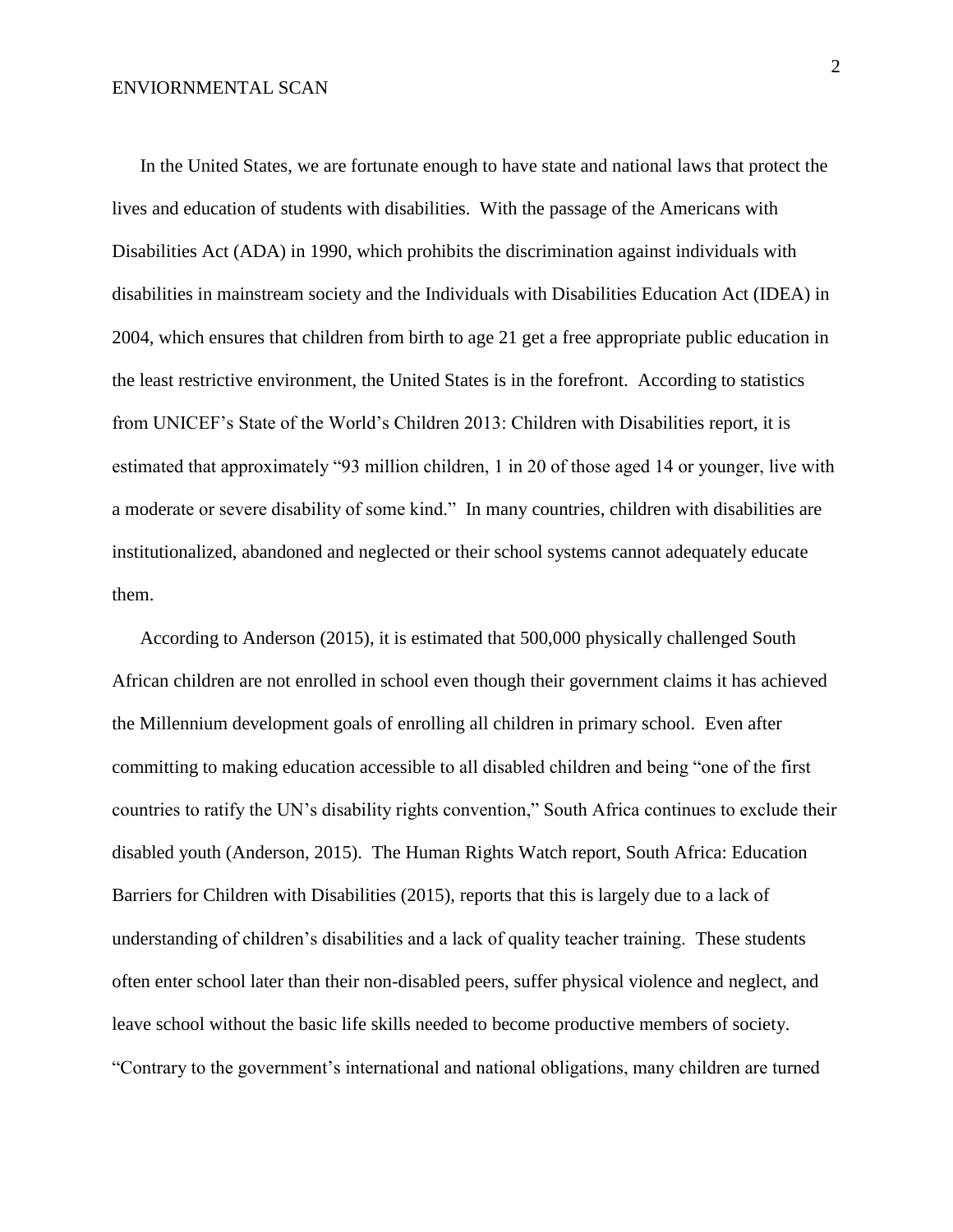away from mainstream schools and referred to special schools often waiting for up to four years in care centers or at home for placement" (South Africa: Education Barriers for Children with Disabilities, 2015). Unlike their non-disabled peers, children who attend these special schools are often required to pay fees that many parents are unable to afford.

 Similarly, in Russia, children with disabilities face innumerable barriers to quality education. According to the 2015 Human Rights Watch report, Russia: Children with Disabilities Face Discrimination, Russia's government claims that educating children with disabilities is a priority, however, many schools lack the resources to provide a quality education. Russian disabled students not only face physical barriers such as the lack of wheelchair ramps and elevators, but are often unable to leave their homes because of poor accessible transportation. "The absence of assistive technology or qualified teacher aides leave most schools effectively closed to children with disabilities" Buchanan (2015) reports. Recently, in an effort to expand inclusive education, Russia's government committed to revising their curriculum standards for disabled children and teacher training guaranteeing everyone the right to education.

 In China, where the law gives all children the right to attend school, about half a million disabled migrant children are overlooked. "With 200 million adults considered migrants, living and working outside their places of official registration, schools often reject children who are not locally registered" (Tatlow, 2014). This household registration system, set up in the 1950's to control the population, is being revised by China's government. Unfortunately, Tatlow reports, disabled children are also rejected by schools due to the unfavorable influence from the parents of able-bodied children (2014). Another significant issue in the education of disabled students in China is the lack of educational accommodations. "Teachers intentionally ignore them due to their poor academic performance with no effort being made to meet their learning needs"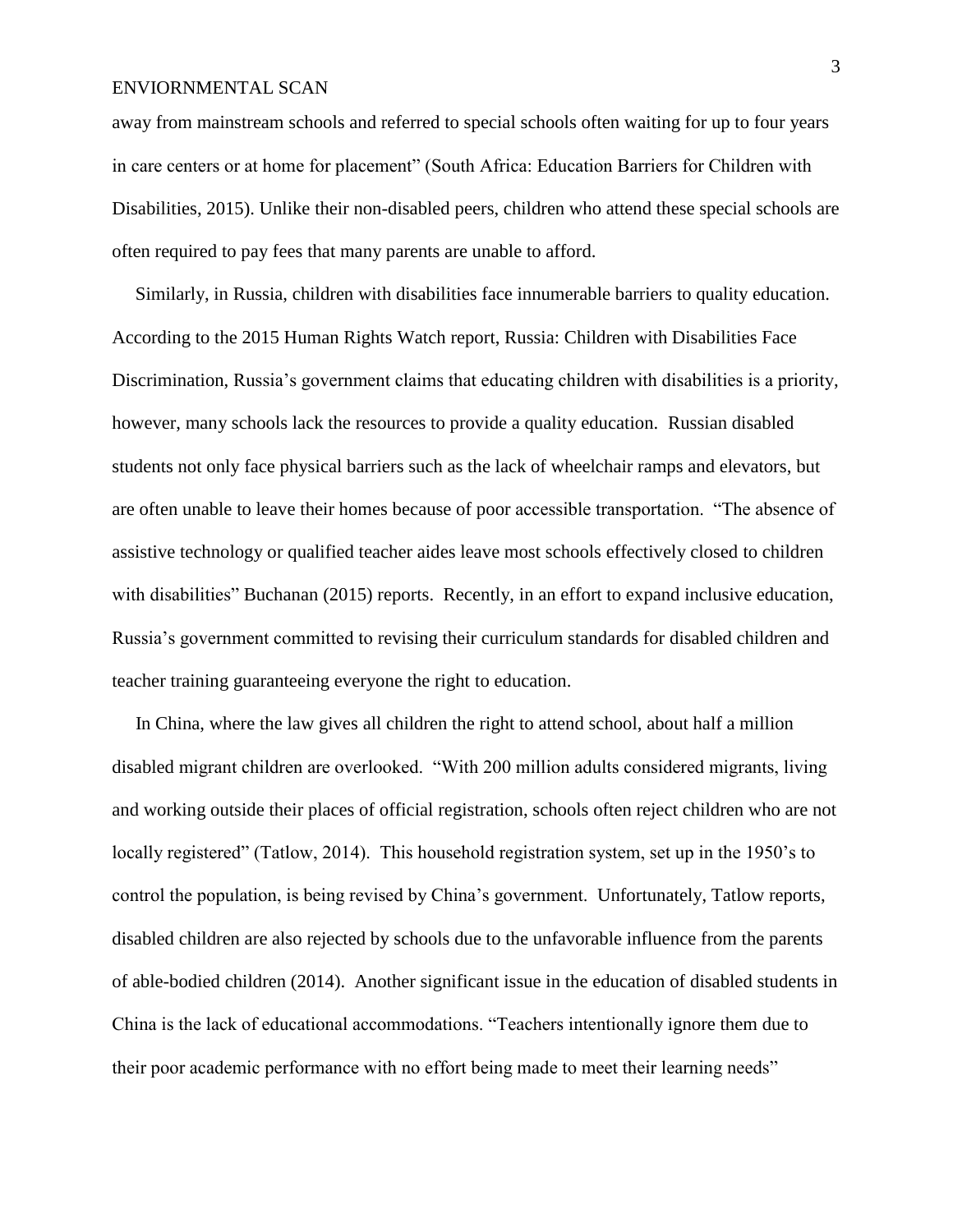(Feuerberg, 2013). Not only are children with visual impairments not given visual aids, enlarged text or Braille, but they are also often moved to the back of the class because they are unable to keep up with the lessons.

 Discrimination in higher education is also evident in China. "Students who are blind or deaf are often shunted into vocational schools or colleges that offer training in music, painting or massage therapy - jobs deemed appropriate for the disabled" (Farrar, 2014). Disabled students are required to disclose their disabilities and any medical tests to universities often causing discrimination in the admission process. Farrar (2014) also reports the lack of teachers trained to teach students with physical or learning disabilities because many college students view the field as a "career dead end."

 In Jordan, the prospect of inclusive education is promising. At an August 2015 meeting of the Middle East Network on Innovative Teaching and Learning, teachers and educational experts discussed "an old-new pedagogy that is flexible enough to absorb all students, including those deemed marginalized, underprivileged or those with disabilities" (Azzeh, 2015). Dropout rates in Jordan, Lebanon and Palestine coupled with the 1.8 million students out of school in Syria make inclusive education extremely important in the region. Kamal Jabr, inclusive education adviser at the United Nations Relief and Works Agency, believes that if "schools managed to accommodate all students, they will grow up to create non-discriminatory, peaceful and stable societies" (Azzeh, 2015). Participating teachers and principals at the event cited lack of resources, support and overcrowding as well as the lack of motivation, low salaries and incentives as main reasons for the slow implementation of inclusive education in regional schools.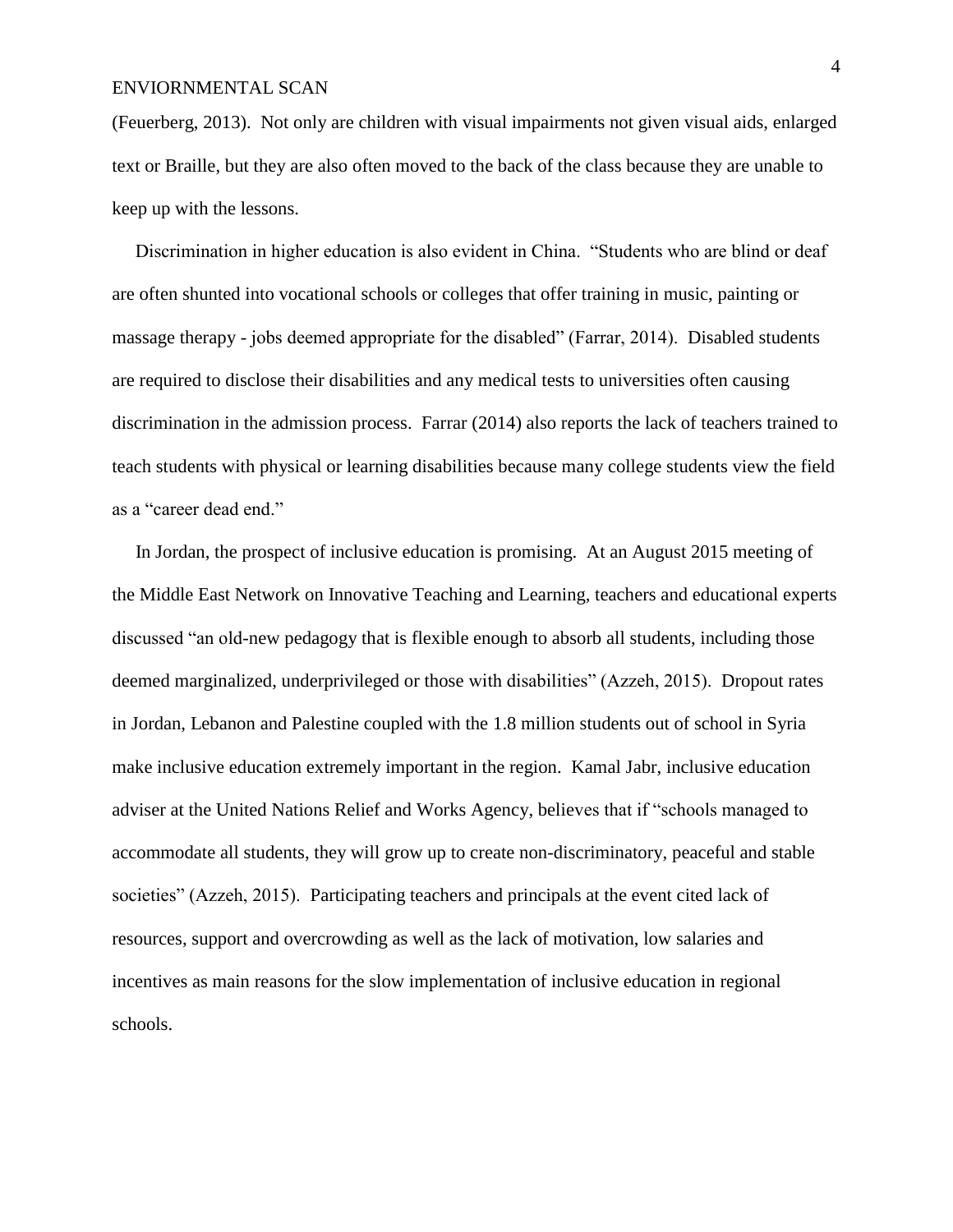Finally, in Pakistan where only "two percent of the two million school-aged children with disabilities have access to special education and another two percent are in regular schools without much academic support,the provision of inclusive education in Pakistan is almost negligible" (Is Pakistan Ready for Inclusive Education, 2014). Dr. Hameed, Professor and head of the Special Education Department at the University of Management and Technology expressed a lack of trained teachers, lack of knowledge about assessing the performance of students with disabilities as well as the challenge of producing resource and instructional materials for inclusive classroom teachers. He also believes that there is an acute shortage of "experts who have the ability to adapt curriculum and instruction according to the special needs of the students" (Is Pakistan Ready for Inclusive Education, 2014).

 Through this environmental scan of inclusive education for students with disabilities, it is evident that many countries are not equipped to teach these children. The schools do not have the appropriate teaching materials, and the teachers lack proper training. In many countries, students with disabilities are shunned from their local schools and are forced to attend schools far from their home for unreasonable fees. With the stigma attached to individuals with disabilities, many Universities do not offer disability teacher training resulting in a vicious cycle. Eliminating barriers and "building up the capacity and resources of mainstream schools to provide highquality, inclusive education" (Buchanan, 2015) is a necessary step for many countries. Legislation for students with disabilities needs to be established or improved in every country guaranteeing the rights of all students to attend school. Performing a more intensive research study to find countries where inclusive education is successful and establishing a cohesive strategy that can be shared globally is the next step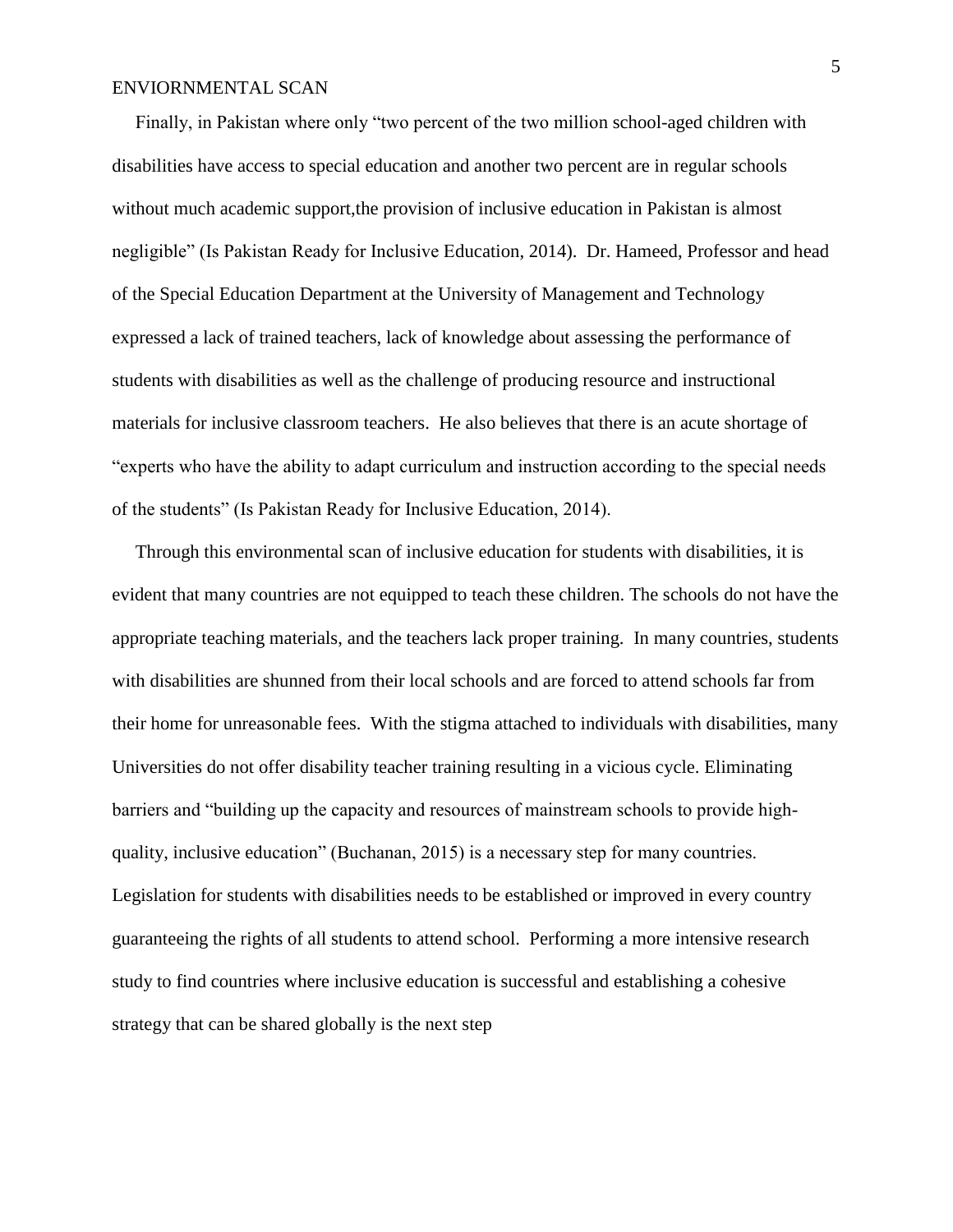#### References

Americans with Disabilities Act. http://www.ada.gov/

- Anderson, Mark. "Many Disabled Children in Poorer Countries Left out of Primary Education." *The Guardian*. N.p., 18 Aug. 2015. Web. 5 Sept. 2015. <http://www.theguardian.com/global development/2015/aug/18/disabled-children-poorer-countries-out-of-primary-education south-africa-human-rights-watch-report>.
- Azzeh, L. (2015, August 24). Inclusive education more vital than ever for Jordan UNRWA adviser. Jordan Times (3/2006 to 4/2009).
- Buchanan, J. (2015, September 02). Making Russia's 'back to school' more inclusive. *The Moscow Times*. Retrieved from http://www.themoscowtimes.com/opinion/article/making russias-back-to-school-more-inclusive-op-ed/529286.html
- Farrar, L. (2014). In Chinese schools, disabled get shortchanged. *The New York Times*
- Feuerberg, G. (2013, Aug). Children with disabilities excluded in china. *The Epoch Times* Retrieved from http://search.proquest.com/docview/1429481384?accountid=12793 Individuals with Disabilities Education Act. http://idea.ed.gov/
- Russia: Children with disabilities face discrimination. (2015, September 01). *Human Rights Watch*. Retrieved from http://www.hrw.org/news/2015/09/01/russia-children-disabilities face-discrimination
- South Africa: Education barriers for children with disabilities. *Human Rights Watch*. (2015, August 18). Retrieved from http://www.hrw.org/news/2015/08/18/south-africa education-barriers-children-disabilities